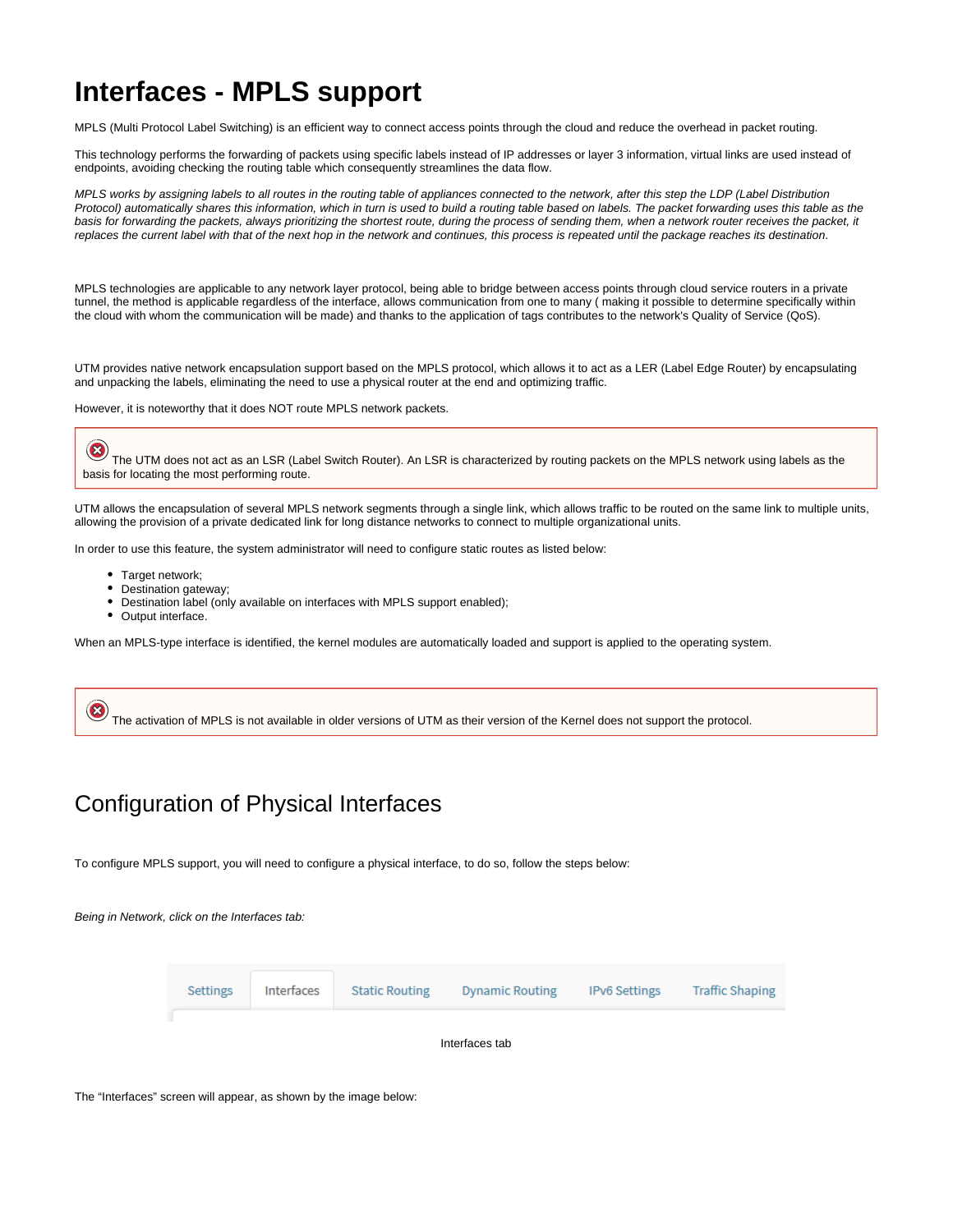| Network |  |  |  |
|---------|--|--|--|
|         |  |  |  |

| Settings           | Interfaces | <b>Static Routing</b> | <b>Dynamic Routing</b> | <b>IPv6 Settings</b> | <b>Traffic Shaping</b> |             |      |                |
|--------------------|------------|-----------------------|------------------------|----------------------|------------------------|-------------|------|----------------|
|                    |            |                       |                        |                      |                        |             |      | ۰              |
| Interface          |            | <b>Address</b>        |                        |                      | Gateway                | <b>Type</b> | Zone | <b>Action</b>  |
| <b>O</b> eth0      |            | 172.31.102.220/16     |                        |                      | $\sim$                 | Physical    | LAN  | 俞<br>$\bullet$ |
| $\theta$ eth $1$   |            | $\sim$                |                        |                      | ٠                      | Physical    | ٠    | m              |
| O eth <sub>2</sub> |            | $\sim$                |                        |                      | $\sim$                 | Physical    | ÷    | 面              |
| $\theta$ eth3      |            | $\sim$                |                        |                      | $\sim$                 | Physical    | ٠    |                |

Network - Interfaces

Initially access a physical interface and click on **edit [ ]**. The following screen will be displayed:

| Settings | Interfaces | <b>Static Routing</b> | <b>Dynamic Routing</b>    | <b>IPv6 Settings</b>  | <b>Traffic Shaping</b> |                      |                         |
|----------|------------|-----------------------|---------------------------|-----------------------|------------------------|----------------------|-------------------------|
|          |            |                       |                           |                       |                        |                      | $\leftarrow$ $\sigma$ B |
|          |            |                       | General                   |                       |                        |                      |                         |
|          |            |                       | <b>Network Zone</b>       |                       | <b>Name</b>            |                      |                         |
|          |            |                       | <b>Description</b>        |                       | eth <sub>2</sub>       |                      |                         |
|          |            |                       |                           |                       |                        |                      |                         |
|          |            |                       | IPv4                      |                       |                        | <b>Dynamic IP</b>    |                         |
|          |            |                       | <b>IP Address</b>         | Mask<br>255.255.255.0 |                        | Gateway<br>$\bullet$ |                         |
|          |            |                       | IPv6                      |                       |                        | <b>Dynamic IP</b>    |                         |
|          |            |                       | <b>IP Address</b>         | <b>Prefix</b>         |                        | Gateway<br>$\bullet$ |                         |
|          |            |                       | Advanced                  |                       |                        |                      |                         |
|          |            |                       | <b>MTU</b><br>1280 - 9000 | $\div$                |                        |                      |                         |
|          |            |                       |                           |                       |                        |                      |                         |

Interface Ethernet - Edit Interfaces

Configure it according to the specifications of the respective fields, as shown on this [page](https://docs.blockbit.com/display/RCE/Interfaces+-+Ethernet+Interface).

In the Advanced panel, pay attention to the following settings: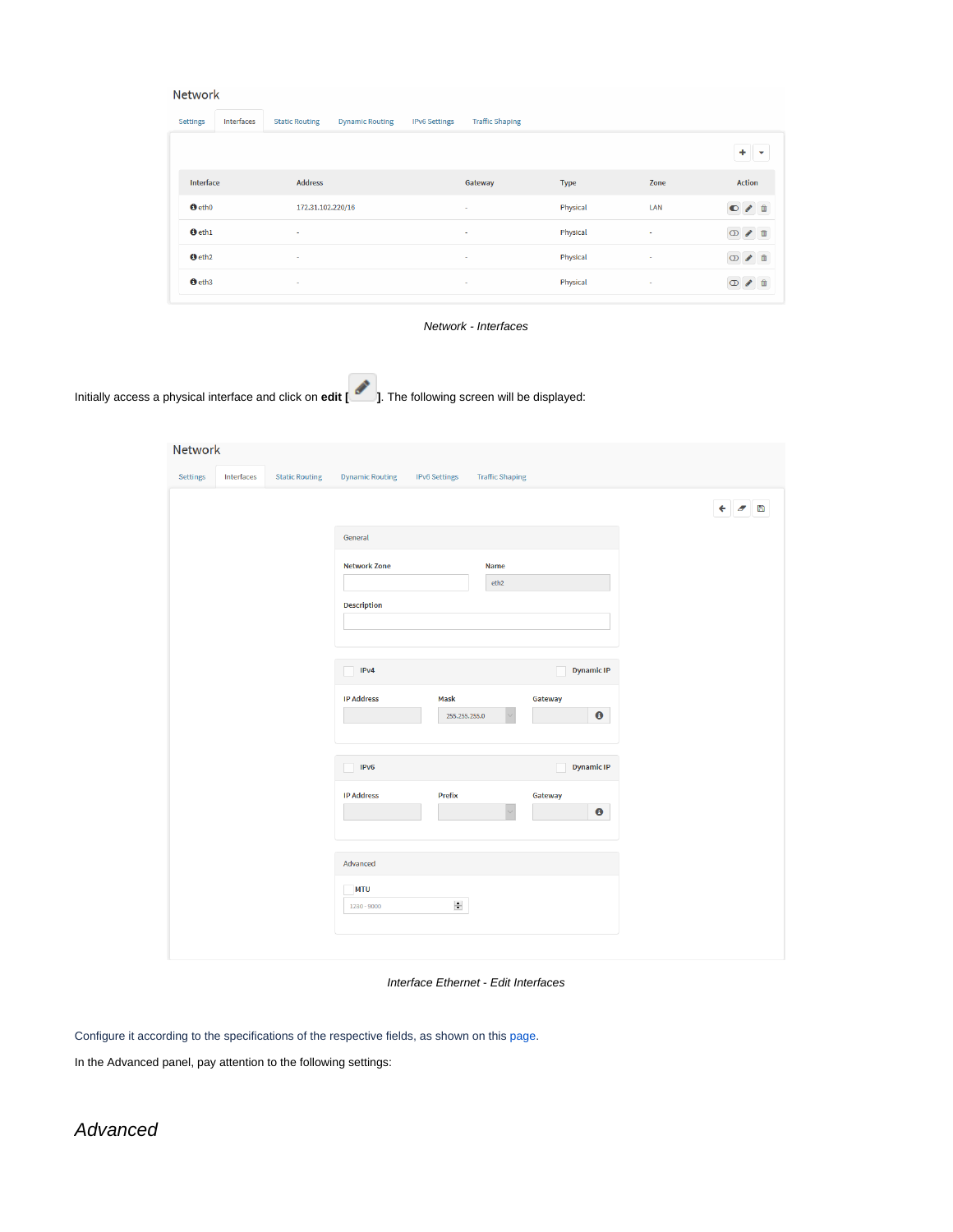#### More information about the Advanced panel follows:

| Advanced                                |   |
|-----------------------------------------|---|
| $\blacktriangledown$ MPLS<br><b>MTU</b> |   |
| ÷<br>1280 - 9000<br>$1 - 65535$         | ÷ |

Interface Ethernet – Advanced

In a Physical interface it is possible to define the MTU (Maximum Transmission Unit), enable and configure the MPLS label:

**MTU[ ]:** To enable this option, check the checkbox. This field defines the MTU of the virtual interface, the possible values are between 1280 to 9000 (JUMBO FRAME);

B Attention, to avoid fragmentation, it may be necessary to increase the MTU values. For more information on this, see this [page.](https://docs.blockbit.com/display/RCE/Packet+Fragmentation+and+MTU)

**MPLS[ ]:** When you enable this option, support for the MPLS protocol will be enabled, and you can route packets over both IPv4 and IPv6. When the check box is enabled, the text box below will allow the definition of the local label, and the possible value to be entered in this field is from 1 to 65535.

B The activation of MPLS is not available in older versions of UTM as their version of the Kernel does not support the protocol.

| If you want to delete all the settings made on this interface, click Erase                                                                                                                                                                                           |
|----------------------------------------------------------------------------------------------------------------------------------------------------------------------------------------------------------------------------------------------------------------------|
| WARNING: The Erase<br>I button will erase all interface settings. Under no circumstances apply the settings in the command queue [                                                                                                                                   |
| ] without first configuring the interfacewithout first, configure the interface. If it is not displayed on this panel, access the "Settings" tab and click<br>c<br>I button to view the interface again and be able to edit it.<br>the Update Software Information [ |
|                                                                                                                                                                                                                                                                      |
| 1. otherwise click <b>Back</b> [10] <b>(2014) Seturn</b> to the previous screen.<br>B<br>To save changes, click Save                                                                                                                                                 |
| After saving, you will need to access the command queue [<br>I and apply the changes made. For more information about the command queue visit<br>the page: UTM - Command queue.                                                                                      |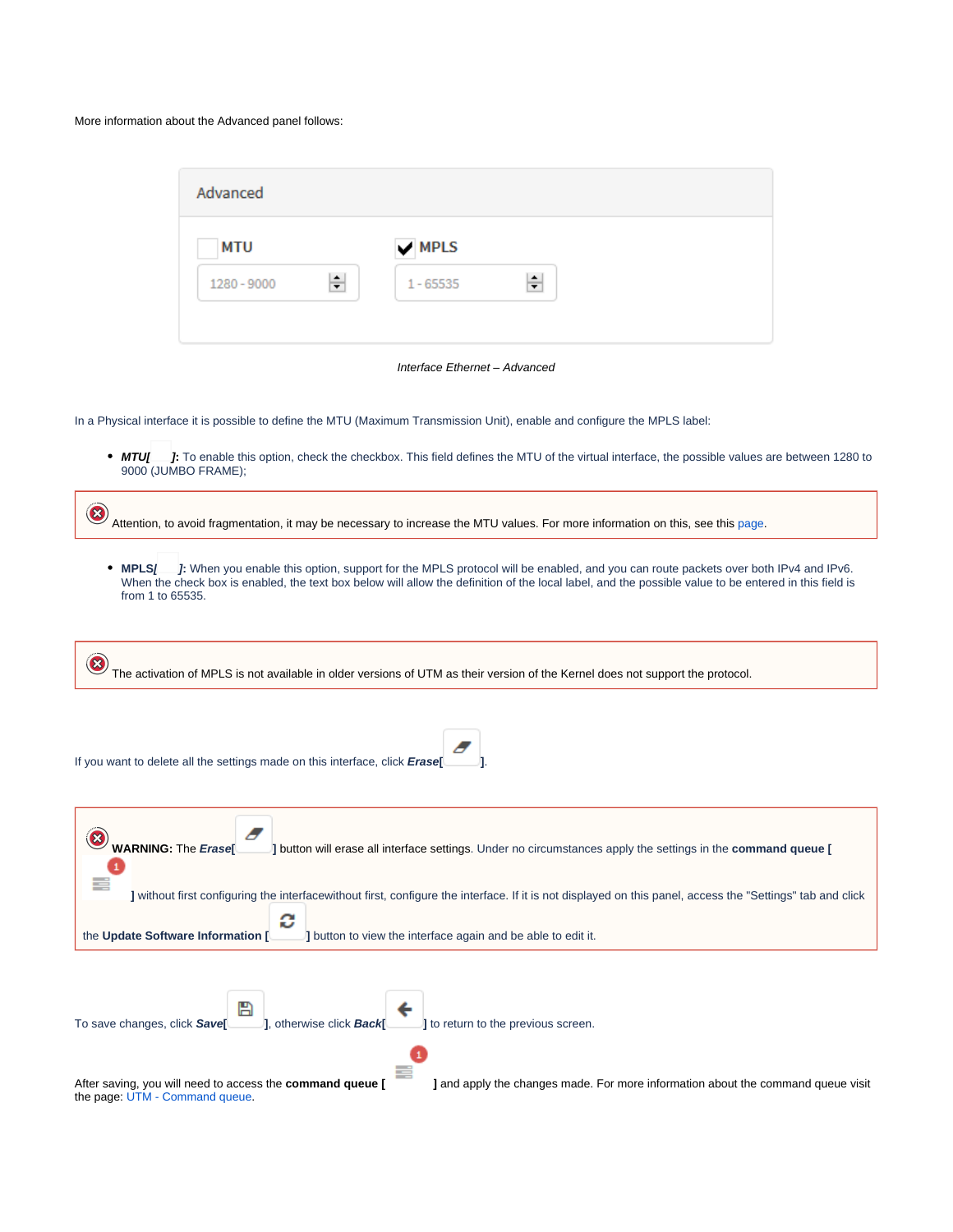If a static route using the interface has been configured, when disabling this interface a confirmation message will be displayed. For more information on how to set up static routes, [see the next step](#page-3-0).

After performing these procedures the interface will have been successfully configured.

Next, we'll look at how to set up static routes:

## <span id="page-3-0"></span>Configuration of static routes

The example below shows in a basic way how to configure a static route with MPLS. Consult this [page](https://docs.blockbit.com/display/RCE/Network+-+Static+Routing) if you need more detailed information. To view the detailed walkthrough of a static route configuration with MPLS, see the example located on this [page.](https://docs.blockbit.com/pages/viewpage.action?pageId=26821534)

Configure the static routes for MPLS, for that, being in Network, click on the Static Routing tab.

| Settings | Interfaces | <b>Static Routing</b> | <b>Dynamic Routing</b> | <b>IPv6 Settings</b> | <b>Traffic Shaping</b> |
|----------|------------|-----------------------|------------------------|----------------------|------------------------|
|          |            |                       |                        |                      |                        |



The "Static Routing" screen will appear, as shown in the image below:

| Network            |            |                       |                                                |                            |                 |                               |  |  |
|--------------------|------------|-----------------------|------------------------------------------------|----------------------------|-----------------|-------------------------------|--|--|
| Settings           | Interfaces | <b>Static Routing</b> | <b>Dynamic Routing</b><br><b>IPv6 Settings</b> | <b>Traffic Shaping</b>     |                 |                               |  |  |
| IP <sub>v4</sub>   |            |                       |                                                |                            |                 | ٠<br>$\overline{\phantom{a}}$ |  |  |
| <b>Description</b> |            | Interface             | <b>Destination address</b>                     | <b>Destination gateway</b> | <b>Distance</b> | <b>Action</b>                 |  |  |
|                    |            |                       |                                                | No data                    |                 |                               |  |  |
|                    |            |                       |                                                |                            |                 |                               |  |  |
| IPv <sub>6</sub>   |            |                       |                                                |                            |                 | $+ + -$                       |  |  |
| <b>Description</b> |            | Interface             | <b>Destination address</b>                     | <b>Destination gateway</b> | <b>Distance</b> | <b>Action</b>                 |  |  |

Static Routing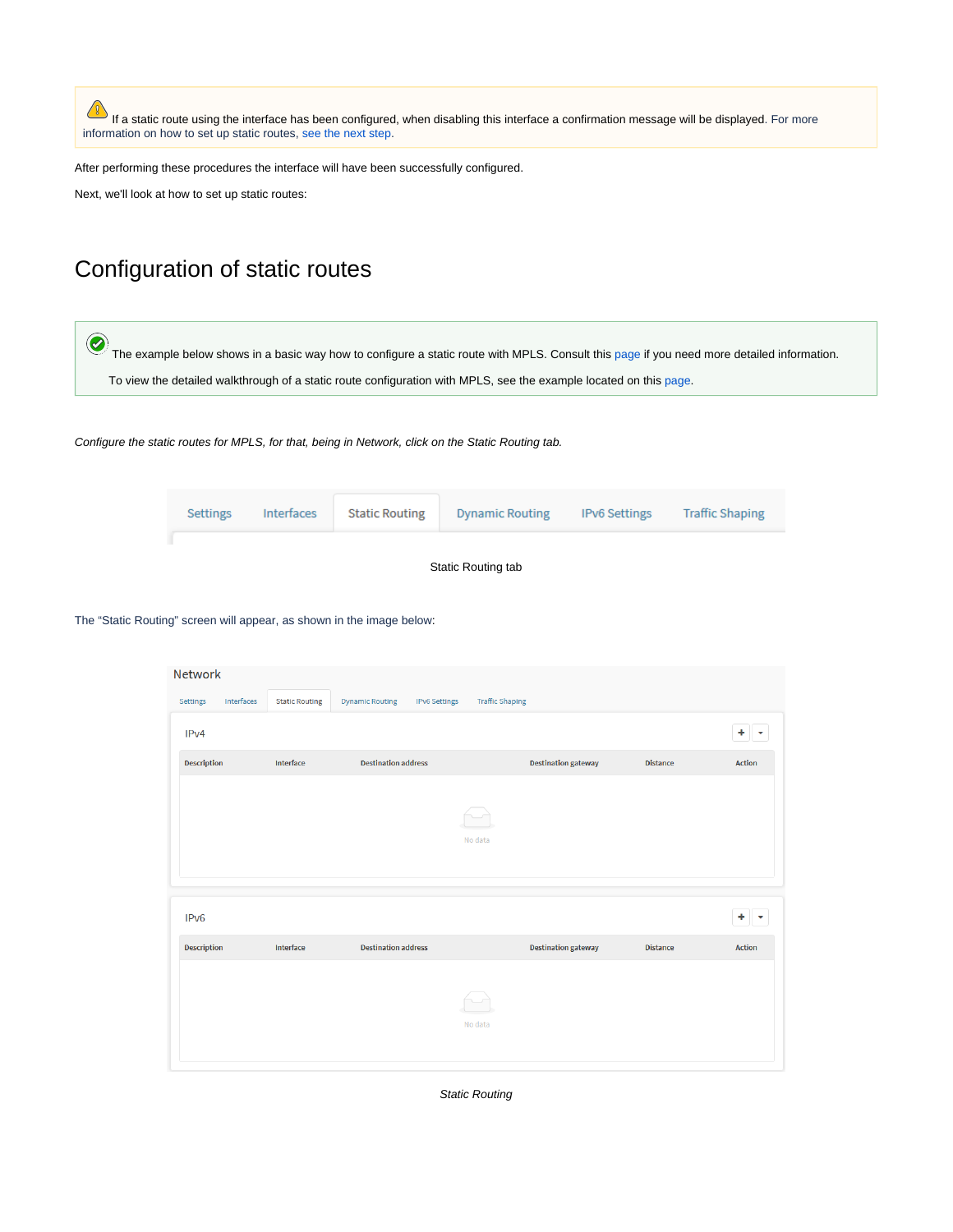4 To add a route, click **Add Route [ ]** in **[IPv4]** and / or **[IPv6]** respectively.

| Interface                  |                         |
|----------------------------|-------------------------|
| eth <sub>0</sub>           | $\checkmark$            |
| IP/Destination network     |                         |
| Select                     | $\overline{\mathbf v}$  |
| <b>Destination gateway</b> |                         |
| Select                     | $\overline{\mathbf{v}}$ |
|                            |                         |
| <b>Distance</b>            |                         |
|                            | $\div$                  |
|                            |                         |
|                            |                         |

Configure all fields as described on the page, after completing the settings, pay attention to the Destination Label field, as shown below: